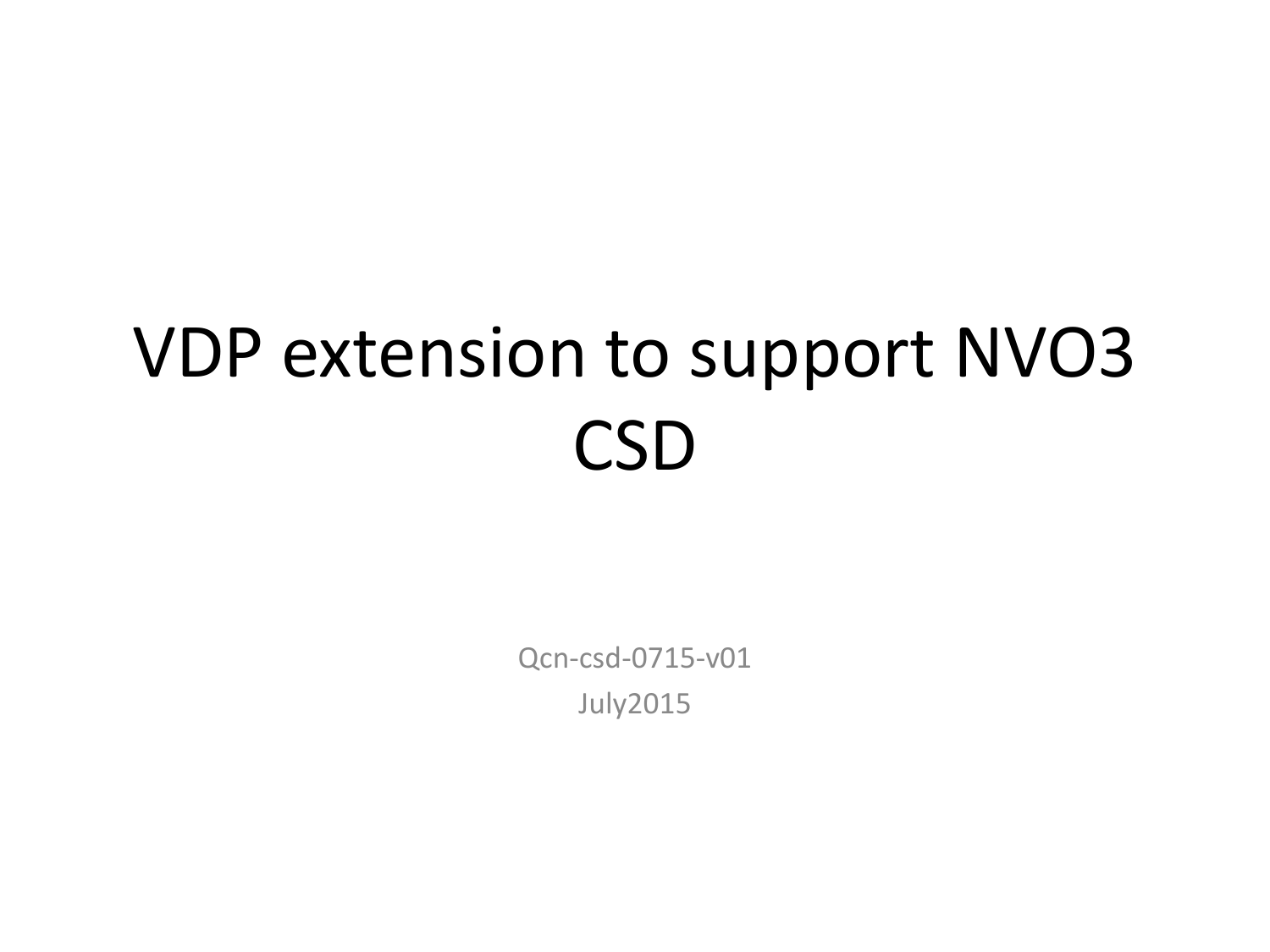### Project process requirements

### • *Managed objects*

- *Describe the plan for developing a definition of managed objects. The plan shall specify one of the following:*
	- *a) The definitions will be part of this project.*
	- *b) The definitions will be part of a different project and provide the plan for that project or anticipated future project.*
	- *c) The definitions will not be developed and explain why such definitions are not needed.*

a) Enhancement to managed objects for VDP will be included.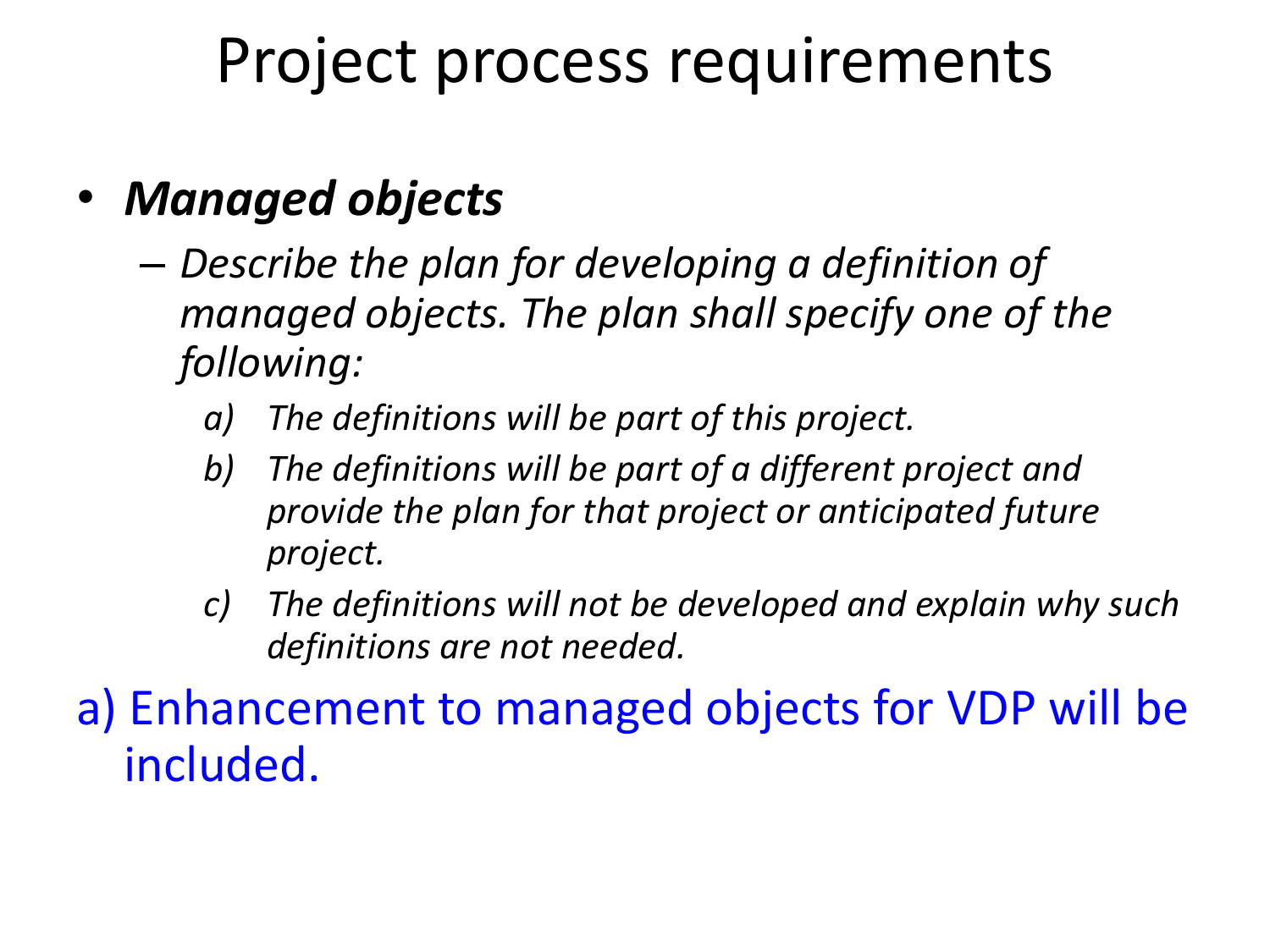### Project process requirements

### • *Coexistence*

- *A WG proposing a wireless project shall demonstrate coexistence through the preparation of a Coexistence Assurance (CA) document unless it is not applicable.*
	- *a) Will the WG create a CA document as part of the WG balloting process as described in Clause 13? (yes/no)*

*b) If not, explain why the CA document is not applicable.*

• Not applicable – this is not a wireless project.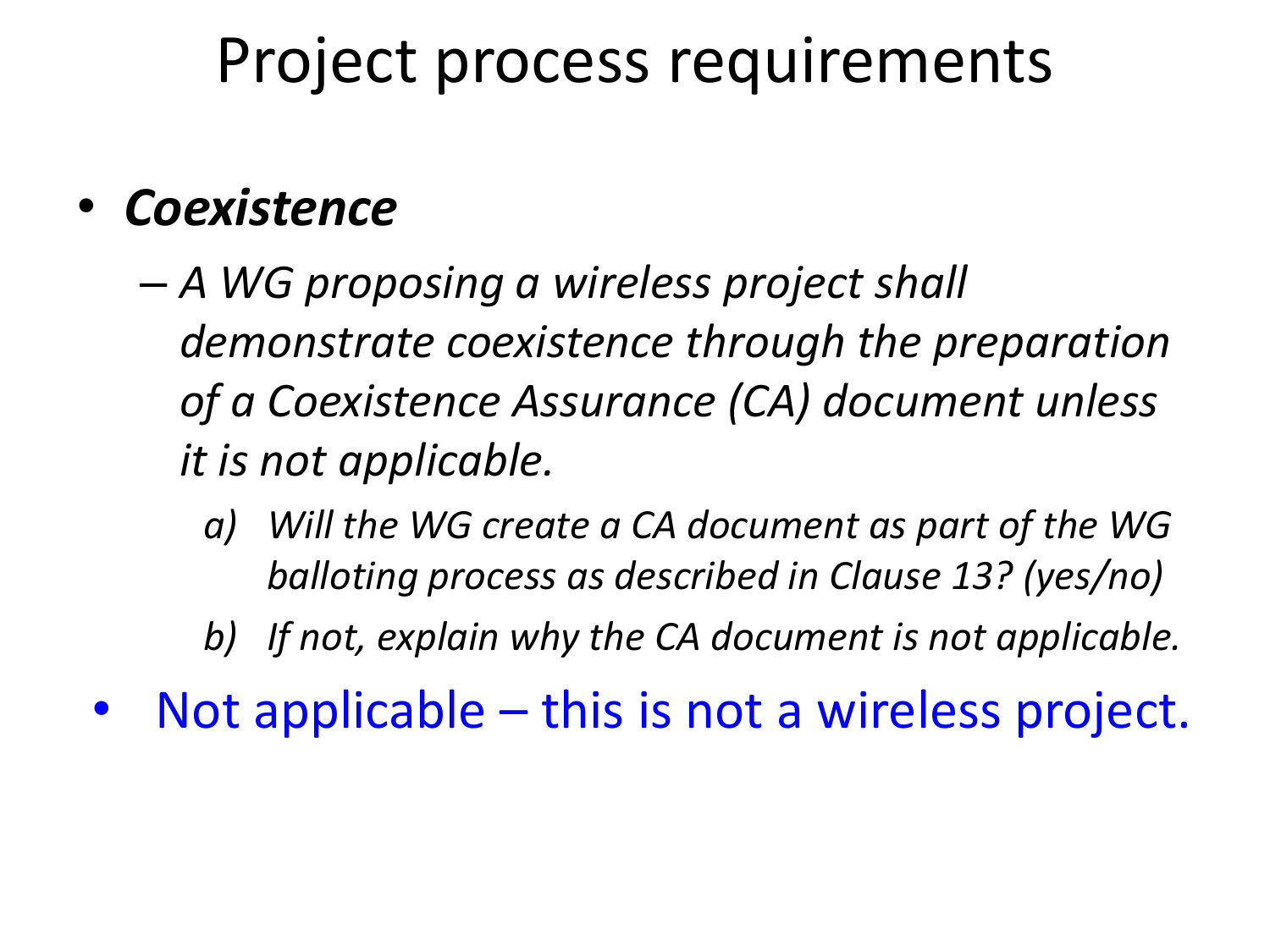#### • *Broad market potential*

- *Each proposed IEEE 802 LMSC standard shall have broad market potential. At a minimum, address the following areas:*
	- *a) Broad sets of applicability.*
	- *b) Multiple vendors and numerous users.*
- a) Network virtualization provides multi-tenancy support in a data-center network by isolating traffic and address space for tenants. Network virtualization is being widely deployed. NVO3 is being developed by the IETF to standardize network virtualization protocols . Use of an NVO3-based approach enables scalable deployment on large network infrastructures. [RFC 7364](https://datatracker.ietf.org/doc/rfc7364/) specifies the needs for a control plane protocol to populate an external Network Virtualization Edge (NVE) with the state needed to perform the Tenant System Interface (virtual station interface) to virtual network (VN) association functions. The proposed VDP extension was requested by the IETF NVO3 WG to fulfill this need. [http://www.ieee802.org/1/files/public/docs2015/liaison-IETF-VDP-](http://www.ieee802.org/1/files/public/docs2015/liaison-IETF-VDP-Requirement-for-NVo3-0515.pdf)[Requirement-for-NVo3-0515.pdf](http://www.ieee802.org/1/files/public/docs2015/liaison-IETF-VDP-Requirement-for-NVo3-0515.pdf)
- b) Multiple vendors and users have expressed their support for this extension to be used in IETF NVO3.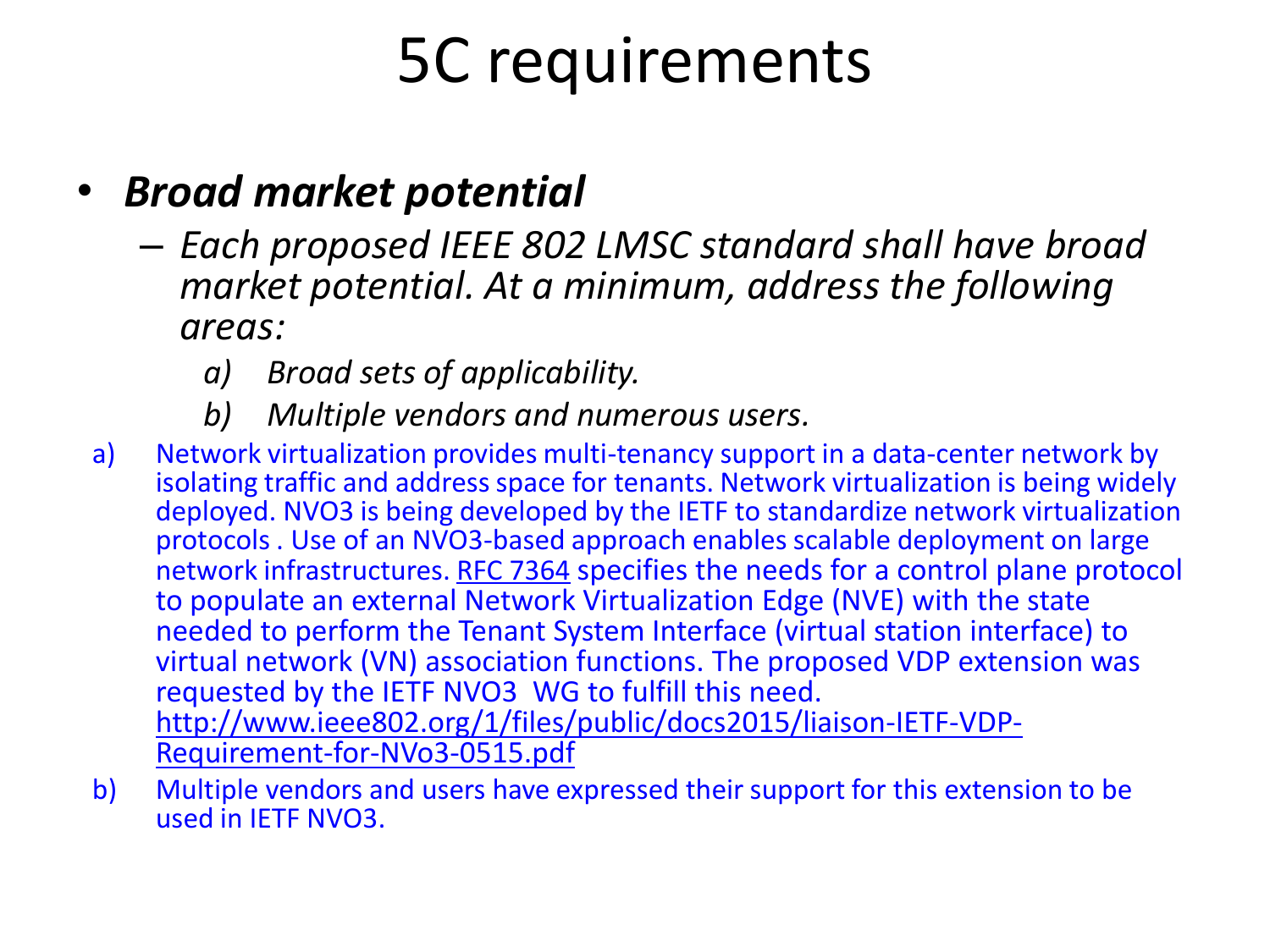### • *Compatibility*

- *Each proposed IEEE 802 LMSC standard should be in conformance with IEEE Std 802, IEEE 802.1AC, and IEEE 802.1Q. If any variances in conformance emerge, they shall be thoroughly disclosed and reviewed with IEEE 802.1 WG prior to submitting a PAR to the Sponsor.*
	- *a) Will the proposed standard comply with IEEE Std 802, IEEE Std 802.1AC and IEEE Std 802.1Q?*
	- *b) If the answer to a) is no, supply the response from the IEEE 802.1 WG.*
- *The review and response is not required if the proposed standard is an amendment or revision to an existing standard for which it has been previously determined that compliance with the above IEEE 802 standards is not possible. In this case, the CSD statement shall state that this is the case.*
- a) Yes.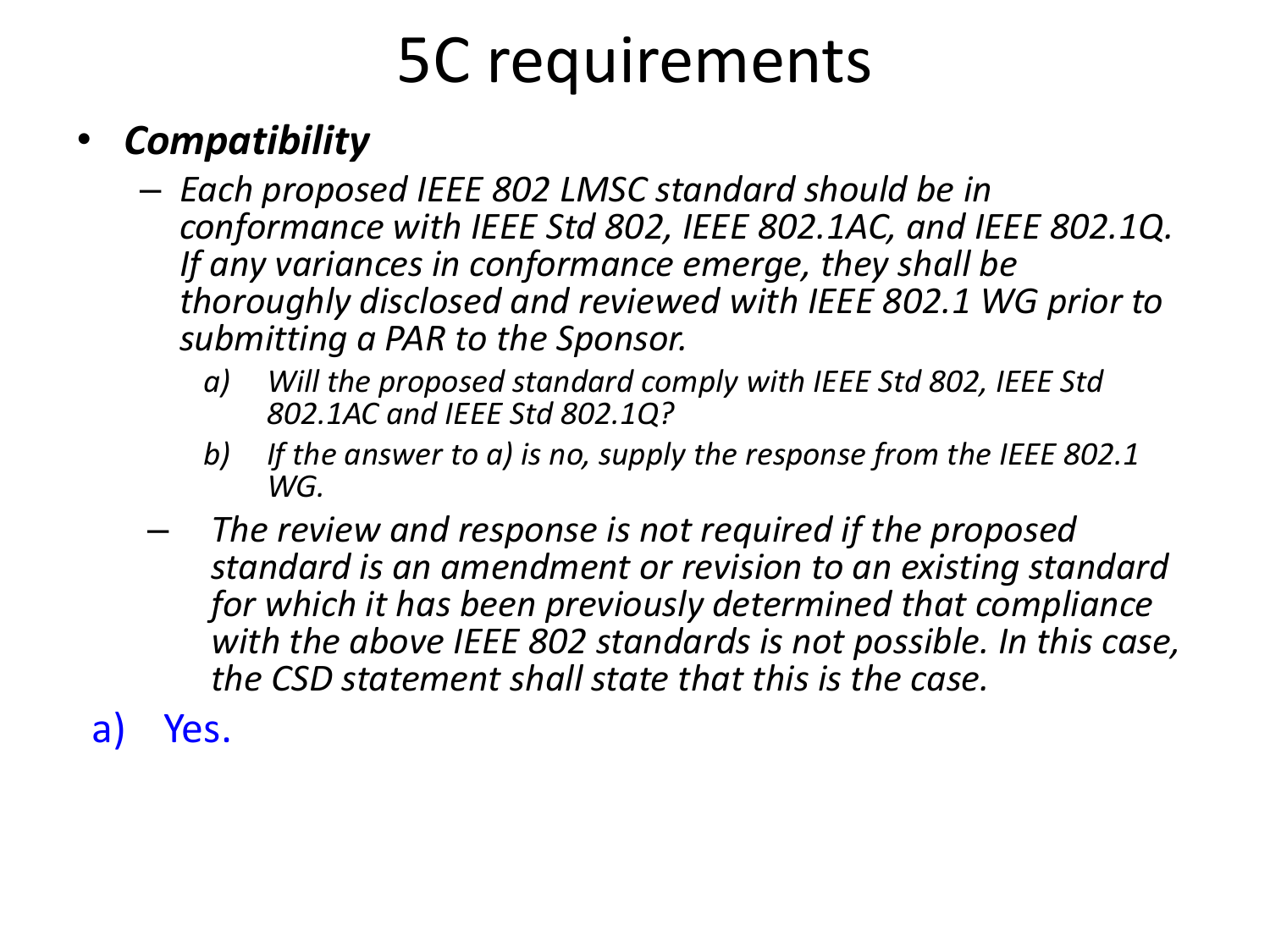### • *Distinct Identity*

- *Each proposed IEEE 802 LMSC standard shall provide evidence of a distinct identity. Identify standards and standards projects with similar scopes and for each one describe why the proposed project is substantially different.*
- There is no other 802 standard or approved project that provides the same functionality for end stations or bridges.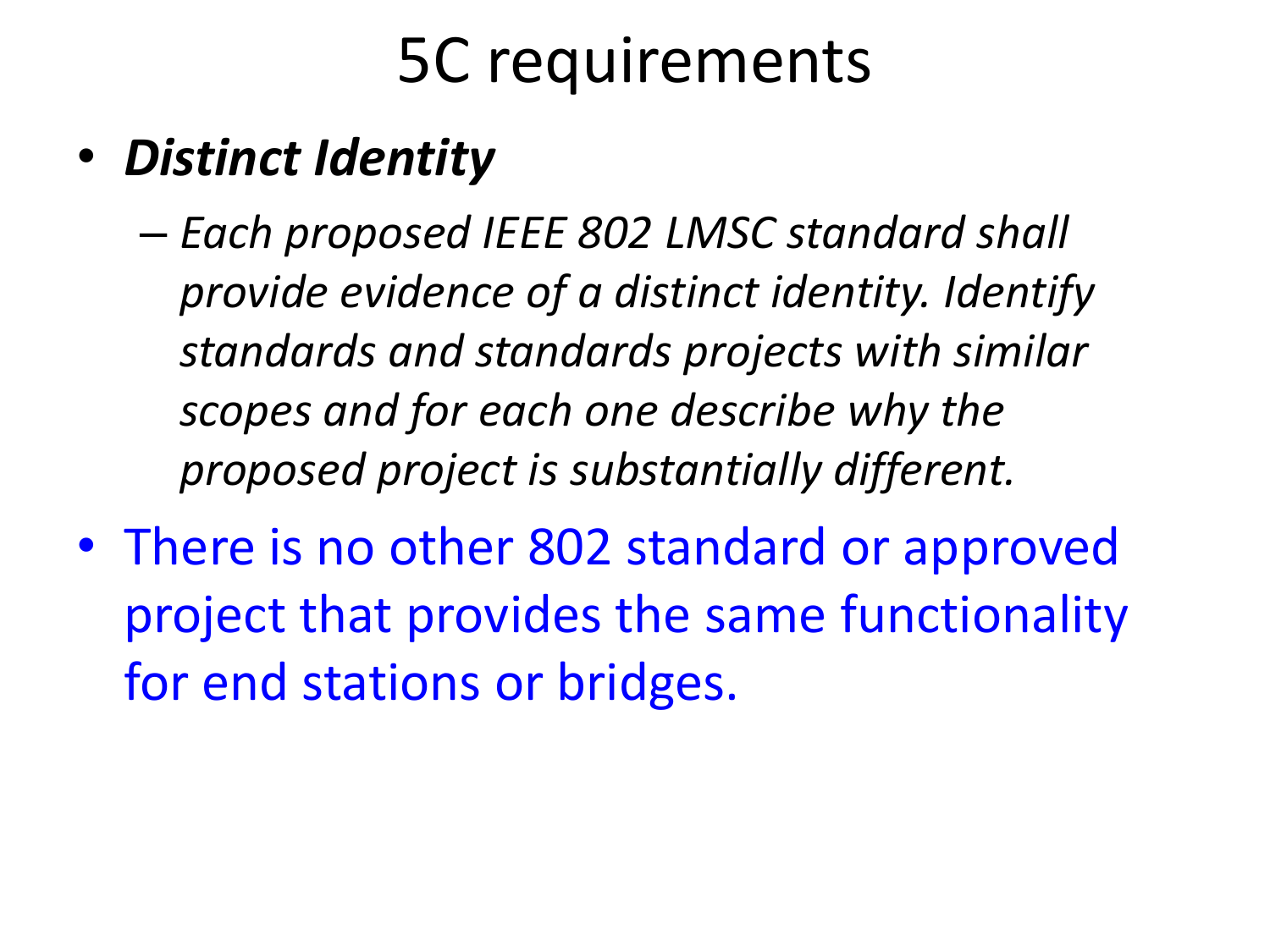#### • *Technical Feasibility*

- *Each proposed IEEE 802 LMSC standard shall provide evidence that the project is technically feasible within the time frame of the project. At a minimum, address the following items to demonstrate technical feasibility:*
	- *a) Demonstrated system feasibility.*
	- *b) Proven similar technology via testing, modeling, simulation, etc.*
- a)There are existing implementations of VDP. VDP carries layer 2 context between an end station and a bridge. The technology used by the current VDP protocol will be reused by project to add layer 3 context to the information carried. There isn't a significant difference in the technical feasibility of carrying layer 2 context versus layer 3 context
- b)Mechanisms similar to what is being proposed exist in VDP and have been shown to be reasonably testable.